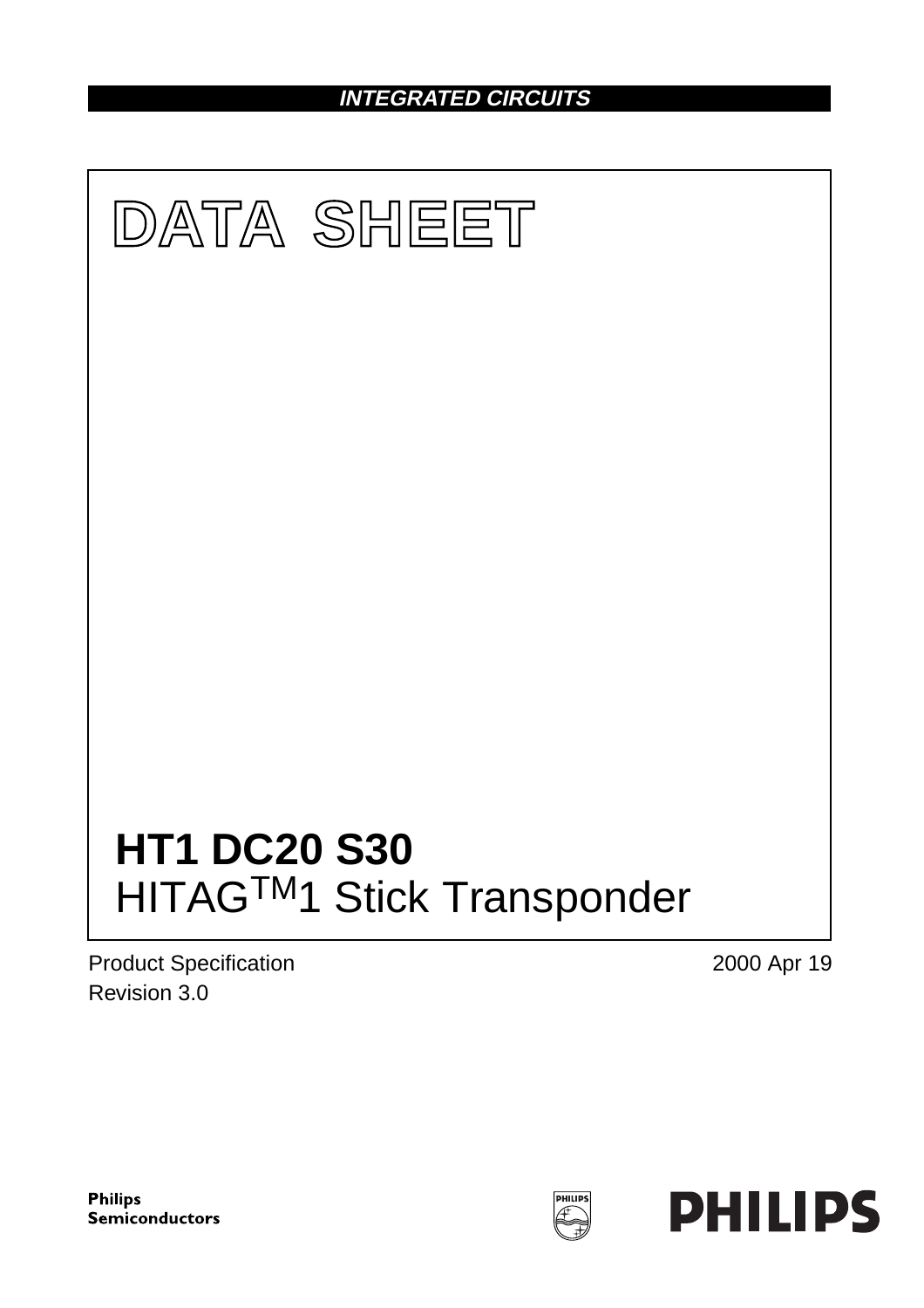## HITAG<sup>TM</sup>1 Stick Transponder **HITAGTM1** Stick Transponder

## **CONTENTS**

|                | FEATURES3                                                             |
|----------------|-----------------------------------------------------------------------|
| 2              |                                                                       |
| 3              | ORDERING INFORMATION4                                                 |
| 4              | QUICK REFERENCE DATA 4                                                |
| 5              | $B$ LOCK DIAGRAM $\ldots \ldots \ldots \ldots \ldots \ldots \ldots 5$ |
| 6              |                                                                       |
| $\overline{7}$ | WRITE COMMAND - SAFETY INSTRUCTIONS 6                                 |
| 8              |                                                                       |
| 9              | ELECTRICAL CHARACTERISTICS. 7                                         |
| 10             | MECHANICAL CHARACTERISTICS 8                                          |
| 11             |                                                                       |
| 12             | LIFE SUPPORT APPLICATIONS9                                            |
| 13             | REVISION HISTORY  10                                                  |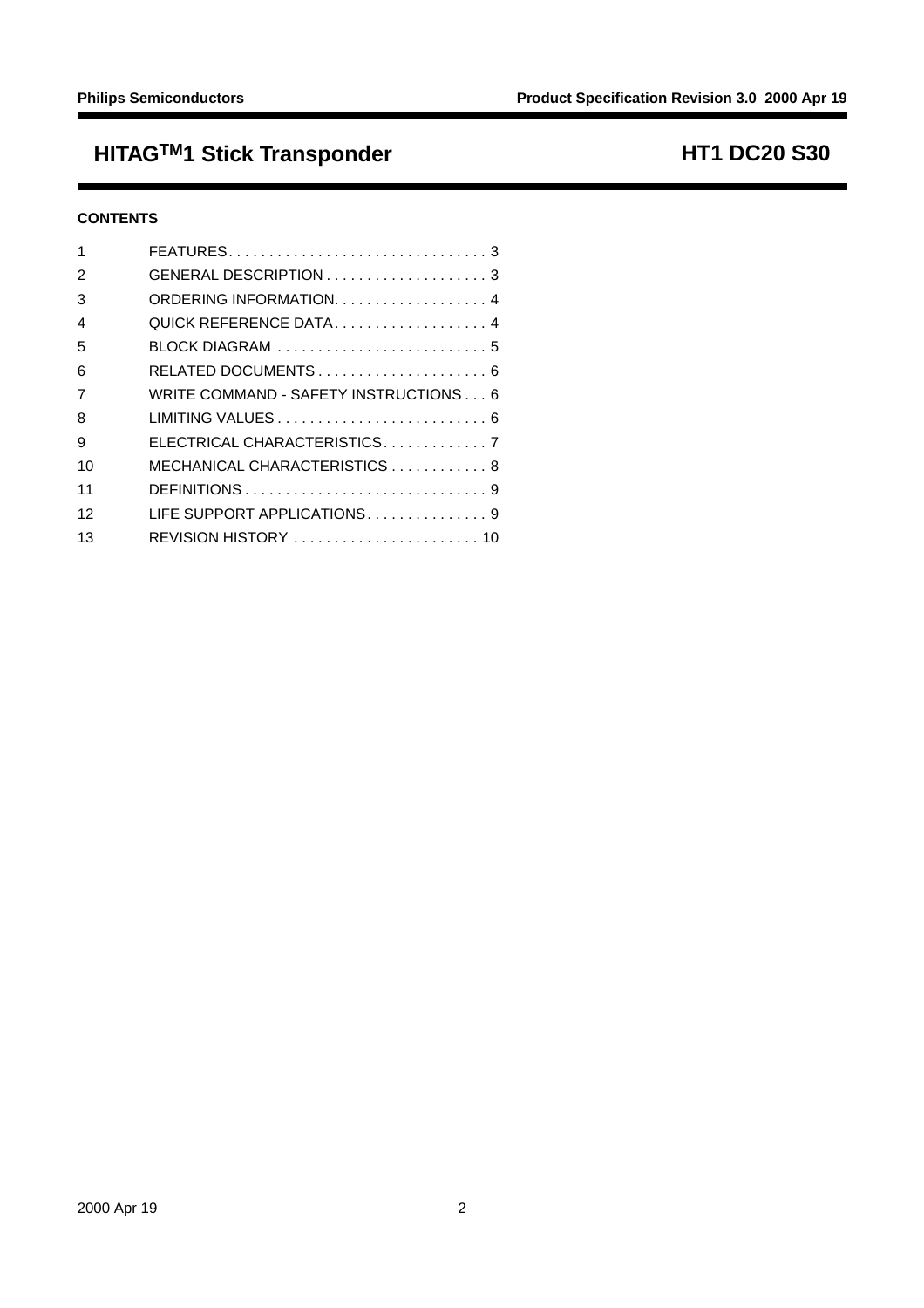#### <span id="page-2-0"></span>**1 FEATURES**

- Complete identification transponder for use in contactless applications
- Operating frequency 125 kHz
- Data transmission and supply energy via RF link, no internal battery
- Low power EEPROM technology for writing distance that equals reading distance
- Total memory size 2048 bit
- Parts of memory can be write protected by the user
- Effective communication protocol with outstanding data integrity check
- Secure mutual authentication function
- Encrypted data transmission
- Anticollision protocol for handling of multiple transponders inside the field of the reader antenna.

## <span id="page-2-1"></span>**2 GENERAL DESCRIPTION**

The HT1 DC20 S30, based on the HITAG 1 IC, is a high performance transponder for bi-directional data transmission in half duplex mode.

Data are stored in the transponder in a non –volatile memory (EEPROM). The transponder acts as a passive device, thus not having the need for any internal power supply (battery).

It derives power from the magnetic component of the RF carrier frequency generated by the reader. Data is transmitted by modulating this carrier.

The HT1 DC20 S30 is dedicated for use in secure access systems where the transponder and the reader have to identify each other.

The EEPROM has a capacity of 2048 bits and is organised [in 64 pages. Access is provided either in page mode or in](#page-9-0) block mode, where 1 block includes 4 pages.

Absorption modulation is used to transmit data from the transponder to the reader. The transponder absorbs the magnetic field which hence modulates the current in the reader antenna. Data transmission to the HT1 DC20 S30 uses binary pulse length modulation (BPLM).

The anticollision feature of the transponder allows to operate several transponders simultaneously in the field of the reader antenna. To use that feature, the reader needs to have implemented the anticollision protocol and must be able to detect bit-collisions. (e.g. the Philips HTRM800 long range reader module includes the anticollision protocol.)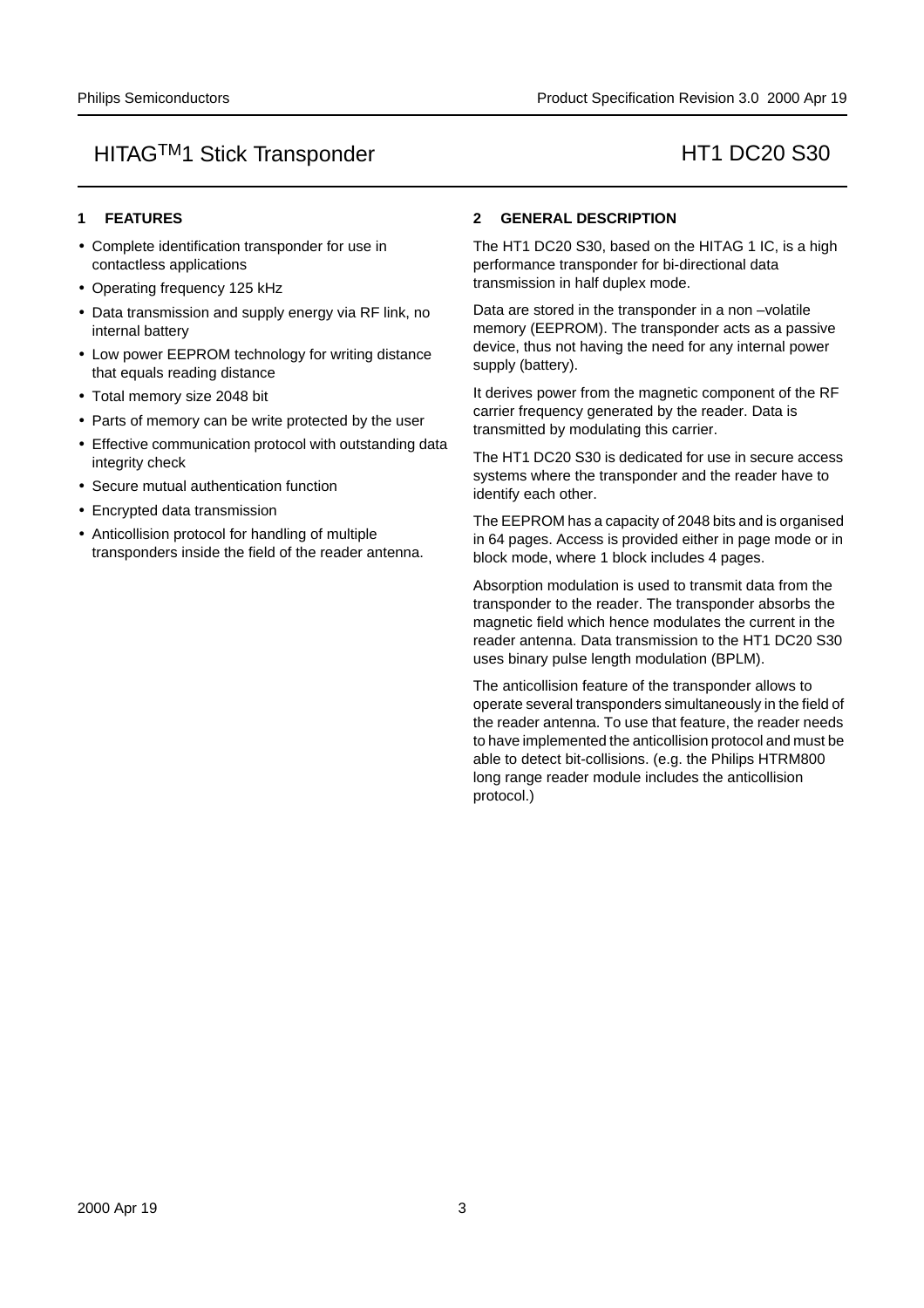## <span id="page-3-0"></span>**3 ORDERING INFORMATION**

| <b>EXTENDED TYPE NUMBER</b> | <b>PACKAGE</b> | <b>DRAWING</b> | <b>TEMPERATURE</b><br>RANGE (°C) |
|-----------------------------|----------------|----------------|----------------------------------|
| HT1 DC20 S30/F              | SOT385-1       | SOT385BA4      | $-40$ to $+85$                   |

### <span id="page-3-1"></span>**4 QUICK REFERENCE DATA**

| <b>PARAMETER</b>                | <b>VALUE</b>                          | <b>UNIT</b>   |  |  |
|---------------------------------|---------------------------------------|---------------|--|--|
| Carrier frequency               | 125                                   | kHz (typical) |  |  |
| Data transmission mode          | half-duplex                           |               |  |  |
| Transfer rate                   |                                       |               |  |  |
| • transponder -> reader         | 4.0                                   | kbit/s        |  |  |
| • reader -> transponder         | 5.2                                   | kbit/s        |  |  |
| Coding                          |                                       |               |  |  |
| • transponder -> reader         | Manchester / Biphase                  |               |  |  |
| • reader -> transponder         | BPLM (binary pulse length modulation) |               |  |  |
| Modulation                      | ASK (amplitude shift keying)          |               |  |  |
| Memory size                     | bit<br>2048                           |               |  |  |
| Memory organization             | 64                                    | page          |  |  |
| Encrypted mutual authentication |                                       |               |  |  |
| • Serial Number                 | 32                                    | bit           |  |  |
| • Secret Key                    | 32                                    | bit           |  |  |

| l Special features | user defined write protection                      |  |
|--------------------|----------------------------------------------------|--|
|                    | • unique 32 bit serial number for each transponder |  |
|                    | • encrypted data transmission possible             |  |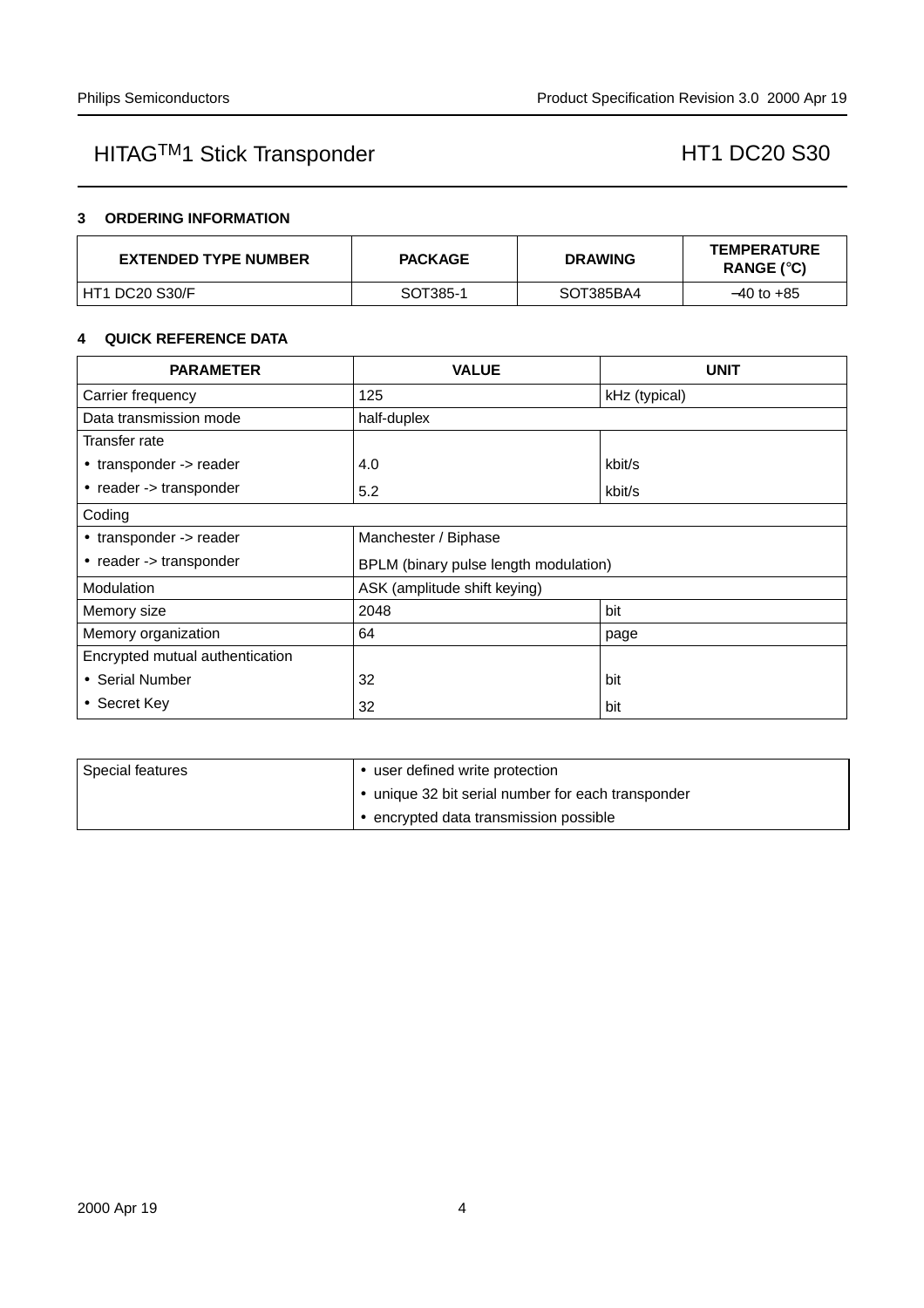## <span id="page-4-0"></span>**5 BLOCK DIAGRAM**

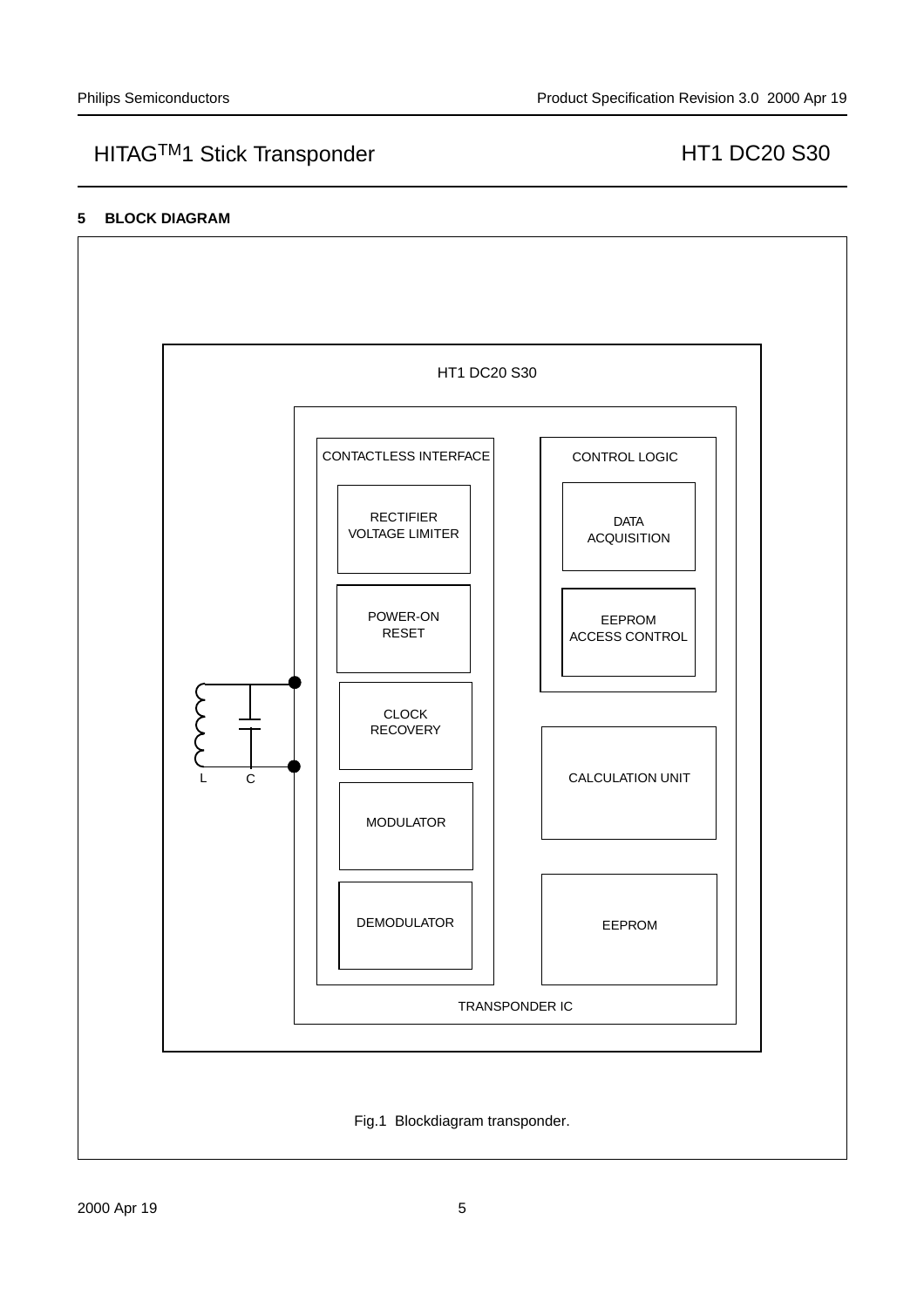## <span id="page-5-0"></span>**6 RELATED DOCUMENTS**

For additional informations on the functional description of the HT1 DC20 S30, in particular the protocol between reader and transponder please refer to the document "Data Sheet, HT1 Transponder Family, Communication Protocol Reader ↔ HITAG 1 Transponder."

### <span id="page-5-1"></span>**7 WRITE COMMAND - SAFETY INSTRUCTIONS**

When writing to page 1 (configuration page) we strongly recommend to carefully follow the instructions in the document "HT1 Transponder Family, Communication Protocol, Reader - HITAG1 Transponder". In particular, overwriting the reserved bits in configuration page 1 may lead to reduced reading range of the HT1 DC20 S30.

#### <span id="page-5-2"></span>**8 LIMITING VALUES**

All values are in accordance with the Absolute Maximum Rating System (IEC 134).

| <b>PARAMETER</b>                                               | <b>CONDITION</b>     | MIN.   | MAX. | <b>UNIT</b> |
|----------------------------------------------------------------|----------------------|--------|------|-------------|
| number of erase/write cycles of the EEPROM                     | 22 °C                | 100000 |      |             |
| data retention time of the EEPROM                              | @ 55 °C              | 10     |      | years       |
| operating temperature range                                    |                      | $-40$  | 85   | $^{\circ}C$ |
| storage temperature range                                      |                      | $-55$  | 125  | $^{\circ}C$ |
| magnetic flux density (resistivity against<br>magnetic pulses) |                      |        | 0.2  | т           |
| vibration                                                      | $10 - 2000$ Hz       |        | 10   | g           |
|                                                                | 3-axis               |        |      |             |
|                                                                | IEC 68-2-6, Test Fc  |        |      |             |
| shock                                                          | 3-axis               |        | 1500 | g           |
|                                                                | IEC 68-2-27, Test Ea |        |      |             |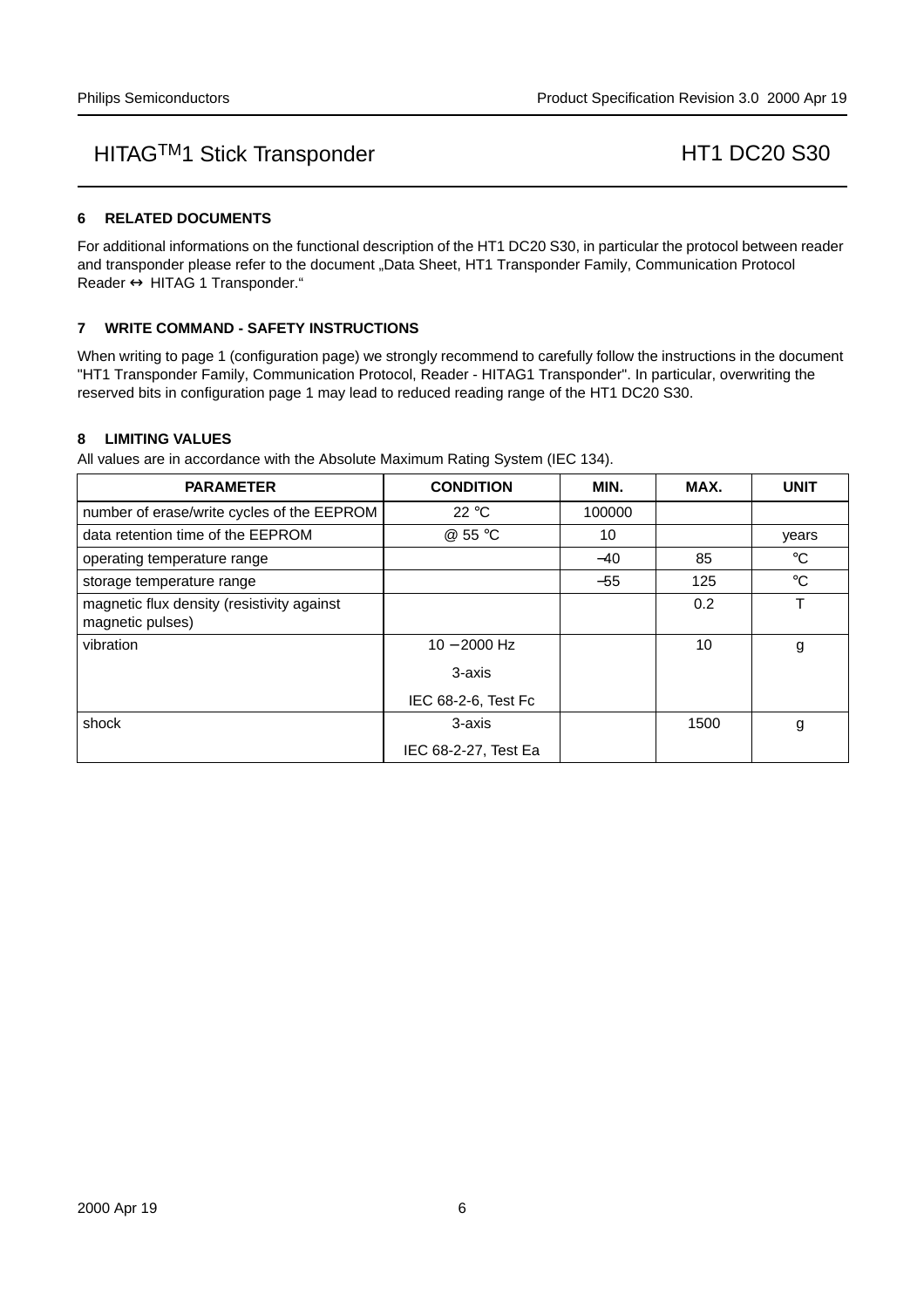## <span id="page-6-0"></span>**9 ELECTRICAL CHARACTERISTICS**

 $T_0 = 8 \,\mu s$  (period length for f<sub>0</sub> = 125 kHz). All parameters are guaranteed within the temperature range from  $T_{amb} = -40^{\circ}$ C to +85 $^{\circ}$ C.

All parameters are characterized with the SCEMTEC test equipment (STM-1), available from SCEMTEC, Reichshof-Wenrath, Germany.

| <b>SYMBOL</b>            | <b>PARAMETER</b>                                                                  | <b>CONDITION</b>                                                                  | MIN. | MAX.        | <b>UNIT</b>  |
|--------------------------|-----------------------------------------------------------------------------------|-----------------------------------------------------------------------------------|------|-------------|--------------|
| $f_{RES}$                | resonance frequency                                                               |                                                                                   | 120  | 130         | kHz          |
| $B_W$                    | bandwidth                                                                         |                                                                                   | 2.3  |             | kHz.         |
| B <sub>THR</sub>         | magnetic flux density,<br>data transmission from transponder                      | $f_{CARRIER}$ = 125 kHz                                                           | 50   | 400(1)      | $\mu T_{pp}$ |
| <b>B</b> <sub>PRG</sub>  | magnetic flux density for programming<br>the EEPROM                               | $m = 0.95$<br>$f_0 = 125$ kHz<br>$t_{LOW} = 8$ T <sub>0</sub>                     | 50   | $400^{(1)}$ | $\mu T_{pp}$ |
| $B_{AUTH}$               | magnetic flux density for mutual<br>authentication                                | $m = 0.95$<br>$f_0 = 125$ kHz<br>$t_{LOW} = 8 T_0$                                | 50   | 400(1)      | $\mu T_{pp}$ |
| <b>B</b> <sub>READ</sub> | field absorption due to the modulation<br>of the transponder                      | $f_0 = 125$ kHz<br>$B_{FIELD} = 50 \mu T_{pp}$                                    | 8    |             | $\mu T_{pp}$ |
| <b>MI<sub>PRG</sub></b>  | modulation index (m) of the base<br>station for programming and<br>authentication | $f_0 = 125$ kHz<br>$B_{\text{FIELD}} = 50 \mu T_{\text{pp}}$<br>$t_{LOW} = 8 T_0$ | 95   | 100         | $\%$         |

#### **Note**

<span id="page-6-1"></span>1. Maximum available field strength of the test equipment. Transponder limit has not been characterized.

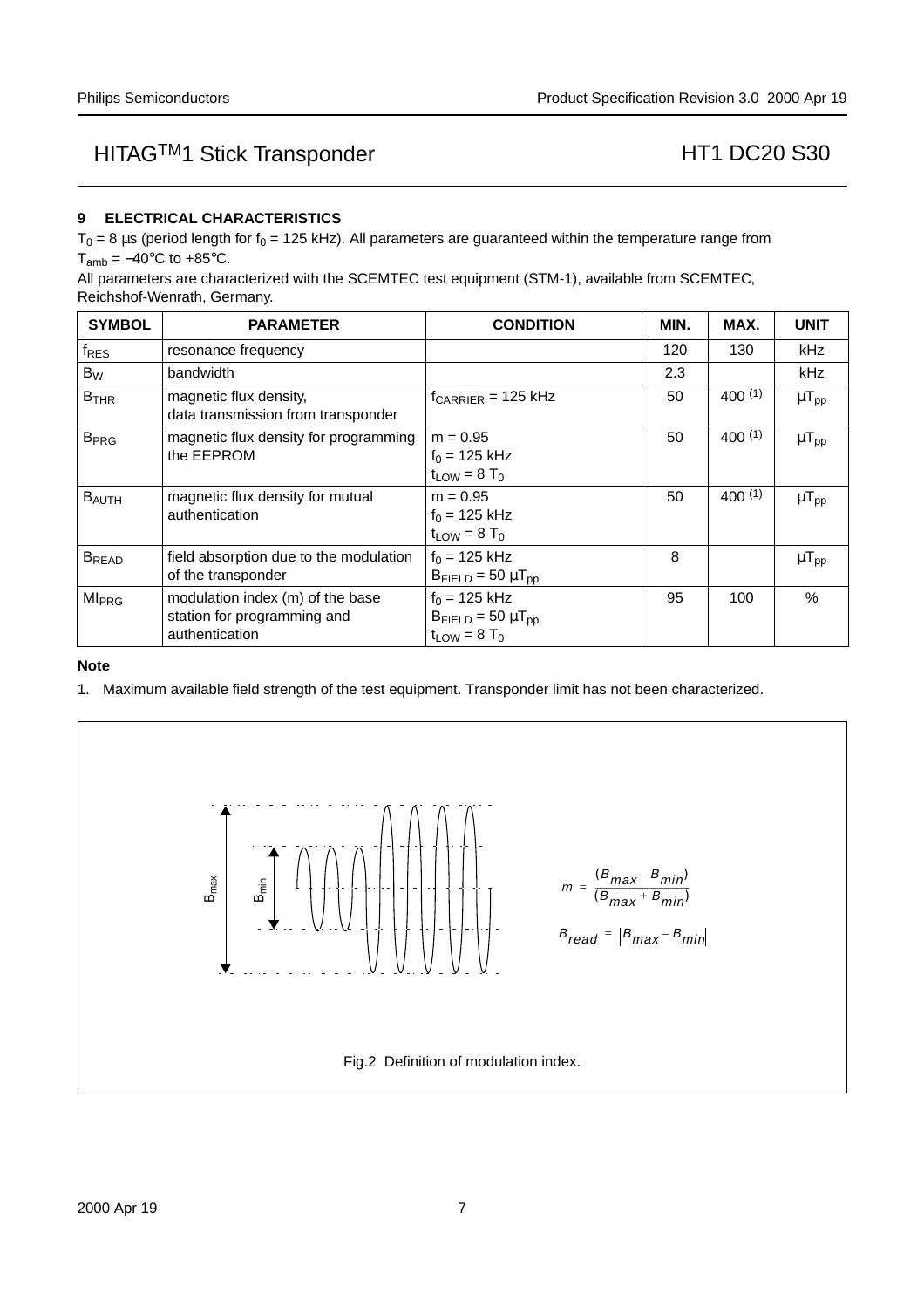### <span id="page-7-0"></span>**10 MECHANICAL CHARACTERISTICS**

The transponder is sealed in epoxy resin moulding compound. The outline of the package is given in [Fig.3](#page-7-1). The designation of the package is SOT385-1.

| <b>PARAMETER</b>        | <b>VALUE</b>           | <b>UNIT</b> |
|-------------------------|------------------------|-------------|
| l mechanical dimensions | $12 \times 6 \times 3$ | mm          |
| protection class        | IP67                   |             |
| casting material        | epoxy resin            |             |

<span id="page-7-1"></span>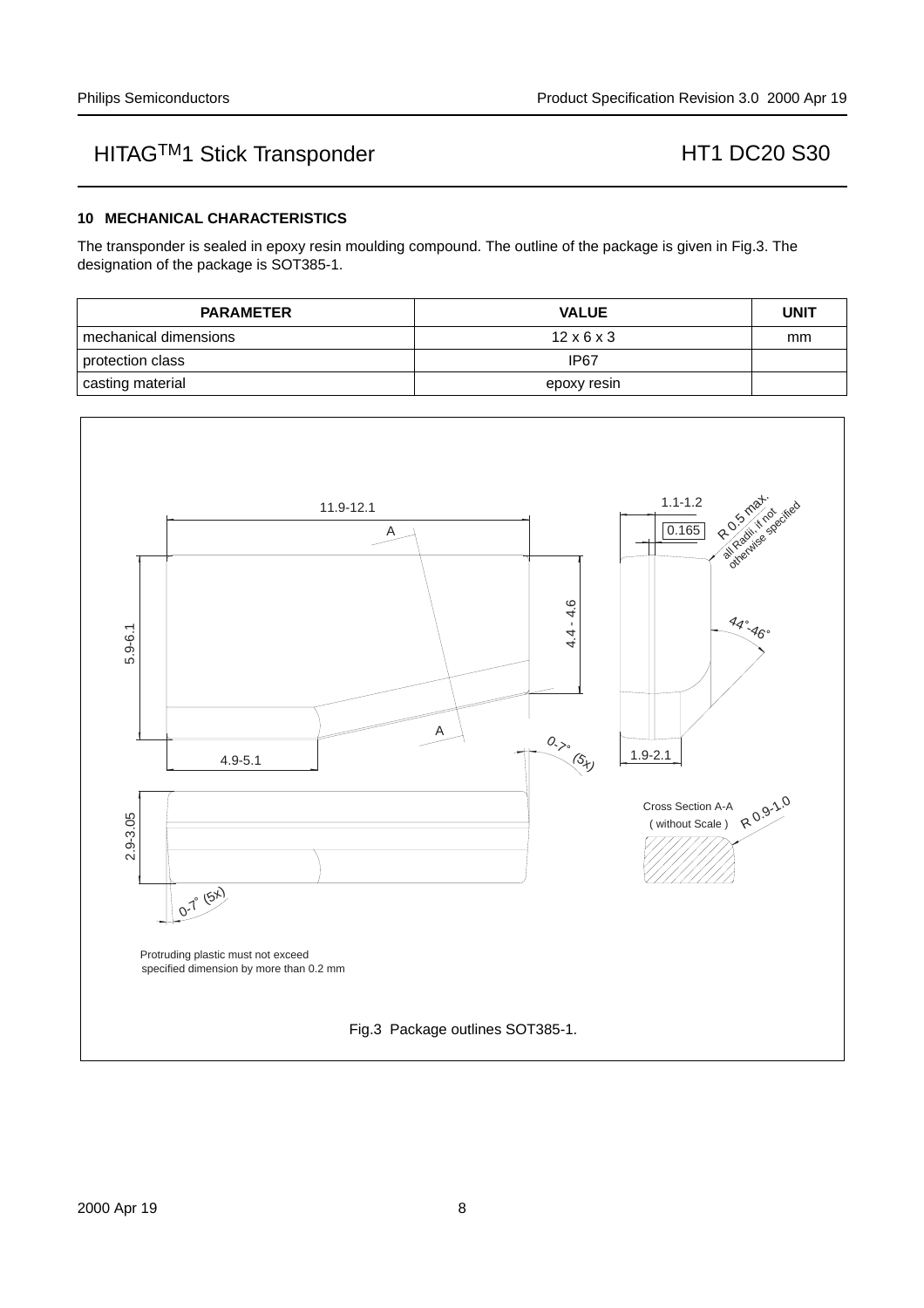## <span id="page-8-0"></span>**11 DEFINITIONS**

| Data sheet status                                                                                                                                                                                                                                                                                                                                                                                                                                                  |                                                        |  |  |  |
|--------------------------------------------------------------------------------------------------------------------------------------------------------------------------------------------------------------------------------------------------------------------------------------------------------------------------------------------------------------------------------------------------------------------------------------------------------------------|--------------------------------------------------------|--|--|--|
| Objective specification<br>This data sheet contains target or goal specifications for product development.                                                                                                                                                                                                                                                                                                                                                         |                                                        |  |  |  |
| Preliminary specification<br>This data sheet contains preliminary data; supplementary data may be published later.                                                                                                                                                                                                                                                                                                                                                 |                                                        |  |  |  |
| Product specification                                                                                                                                                                                                                                                                                                                                                                                                                                              | This data sheet contains final product specifications. |  |  |  |
| <b>Limiting values</b>                                                                                                                                                                                                                                                                                                                                                                                                                                             |                                                        |  |  |  |
| Limiting values given are in accordance with the Absolute Maximum Rating System (IEC 134). Stress above one or<br>more of the limiting values may cause permanent damage to the device. These are stress ratings only and operation<br>of the device at these or at any other conditions above those given in the Characteristics sections of the specification<br>is not implied. Exposure to limiting values for extended periods may affect device reliability. |                                                        |  |  |  |
| <b>Application information</b>                                                                                                                                                                                                                                                                                                                                                                                                                                     |                                                        |  |  |  |
| AAR, and then Parameters to form and the state of the state of the control of forms of a state of the control of the state of                                                                                                                                                                                                                                                                                                                                      |                                                        |  |  |  |

Where application information is given, it is advisory and does not form part of the specification.

## <span id="page-8-1"></span>**12 LIFE SUPPORT APPLICATIONS**

These products are not designed for use in life support appliances, devices, or systems where malfunction of these products can reasonably be expected to result in personal injury. Philips customers using or selling these products for use in such applications do so on their own risk and agree to fully indemnify Philips for any damages resulting from such improper use or sale.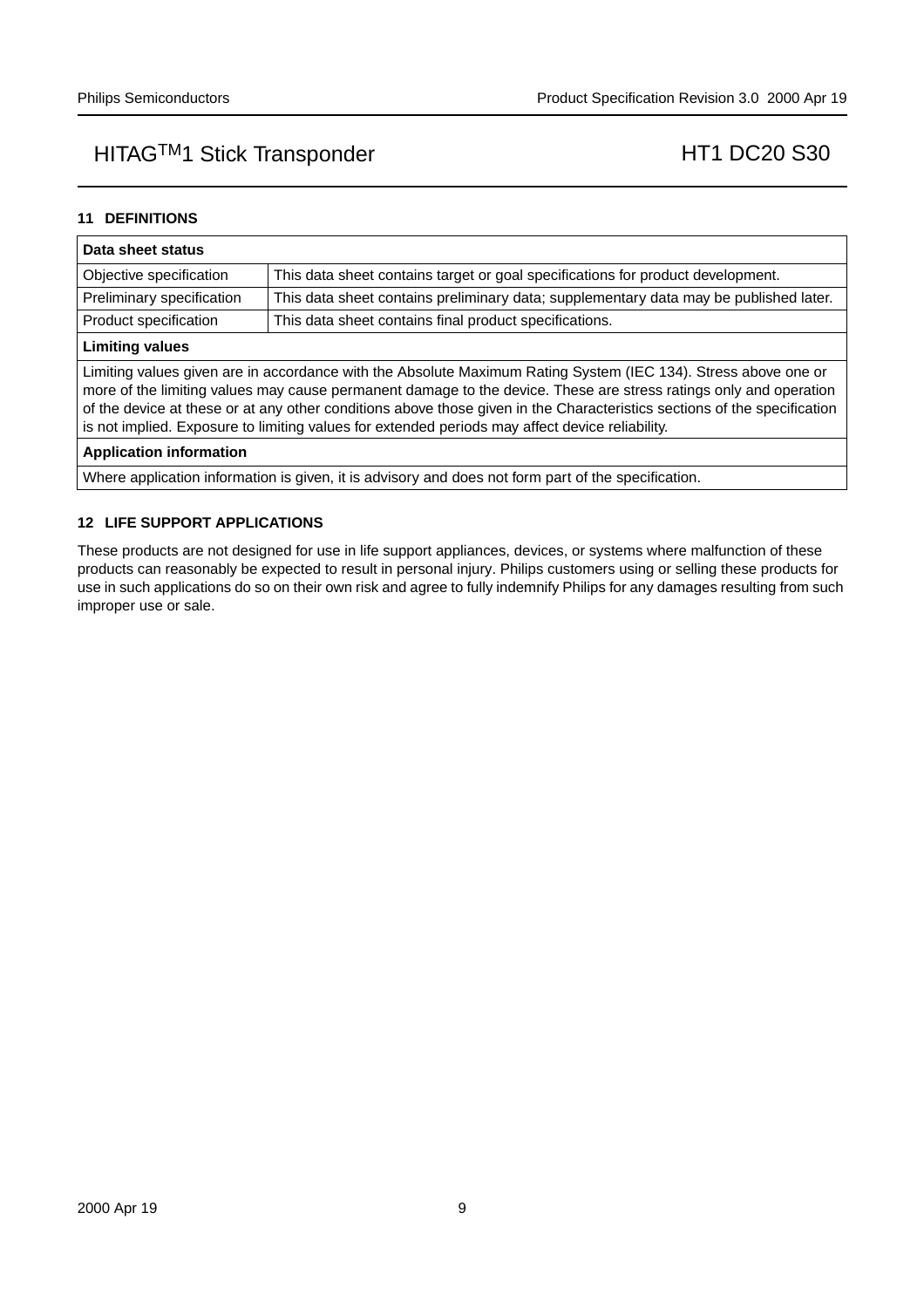## <span id="page-9-0"></span>**13 REVISION HISTORY**

**Table 1** HITAGTM1 Stick Transponder Revision History

| <b>REVISION</b> | <b>DATE</b>       | CPCN | <b>PAGE</b> | <b>DESCRIPTION</b> |
|-----------------|-------------------|------|-------------|--------------------|
| 3.0             | <b>April 2000</b> |      |             | Initial version.   |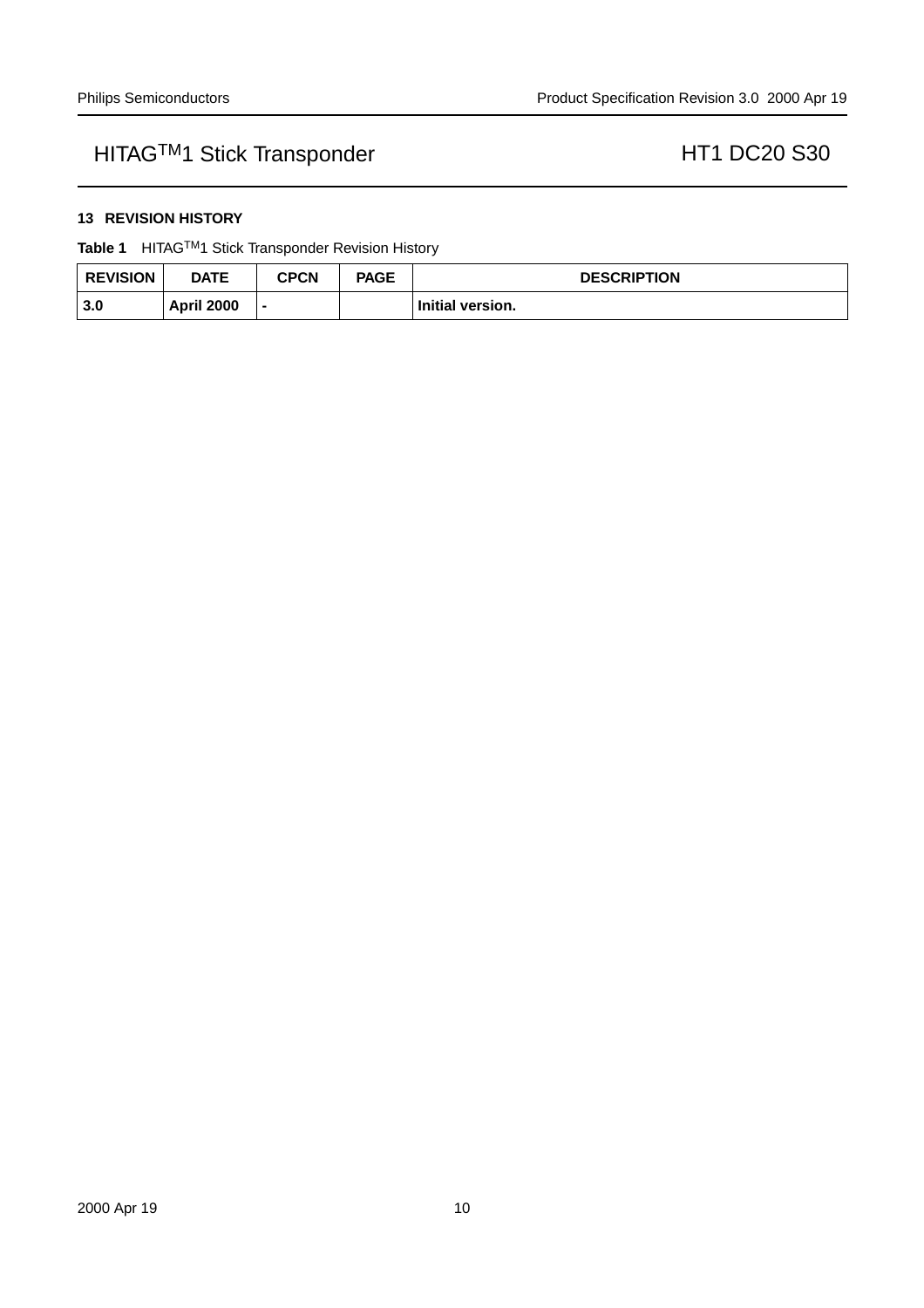**NOTES**